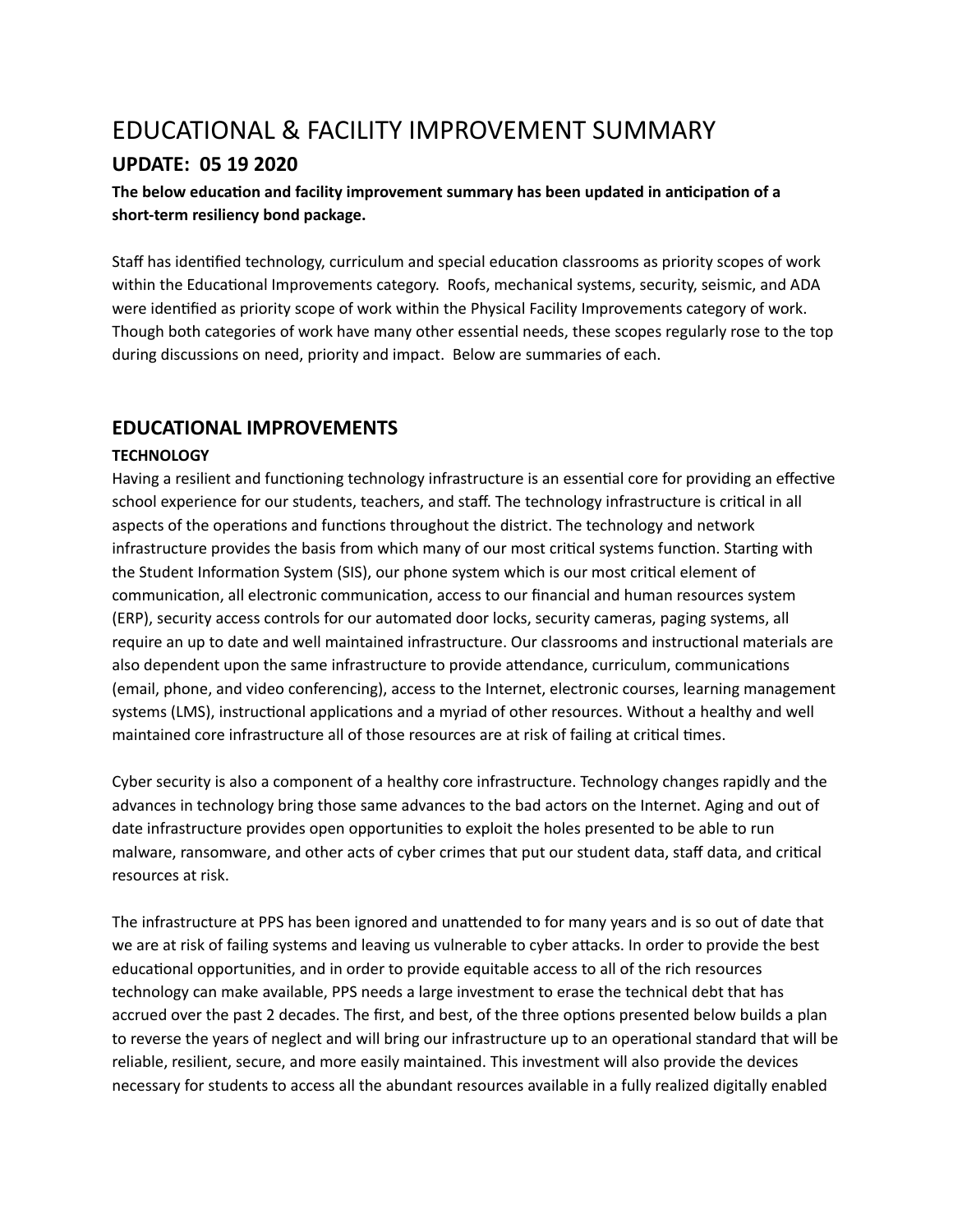school district. Additionally, it will lay the needed foundation from which we can build a cyber security program to help defend against the myriad of bad actors and malicious attacks which are increasing rapidly across the country specifically targeting school districts.

## **Budget Options**

**A.** \$127,500,000 - This option has been refined to align with a shorter Bond request timeline of 2-4 years. It does include all of the critical updates needed in the core infrastructure as well as classroom modernization, and device purchasing required to position us to transition to a fully realized Digital District with one-to-one programs in all of our schools. The significant adjustments in this Bond proposal are the removal of any equipment or device refresh options that would be delayed to be included in the next Bond ask from the community. Also, while we have included funds for the preparation for replacing our ERP solution, the actual replacement and transition funding are also being moved to the next Bond request.

| Infrastructure & Security      | 40,000,000  |
|--------------------------------|-------------|
| Devise Replacement & Refresh   | 34,000,000  |
| Classroom Modernization        | 26,000,000  |
| <b>ERP Replacement</b>         | 12,500,000  |
| <b>Implementation Services</b> | 15,000,000  |
| <b>Operational Projects</b>    |             |
|                                | 127,500,000 |

## **CURRICULUM**

Portland Public Schools is committed to providing all students equitable access to a comprehensive, rigorous, equitable, and inclusive education. A core component of a comprehensive education includes students and teachers engaging with well-organized, high-quality resources that can be adapted to the needs of each class. A growing and compelling research base suggests that high-quality Tier I instructional materials can yield improvements in student learning outcomes equal to or greater than many interventions that are often more costly. A high-quality core curriculum can give educators within a school and across a school system a comprehensive and common foundation to organize the work they're undertaking at the classroom level and collaborate to develop together.

We must also reimagine learning for our students and build learning environments that are rich in digital and print materials to deepen engagement, expand access to information and content, and cultivate creativity. A digital rich environment provides extensive opportunities for more personalized learning options, anytime, anywhere while supporting students in attaining deep concepts and developing 21st-century skills. It allows educators flexibility to design and differentiate learning experiences based on their students' needs and strengths.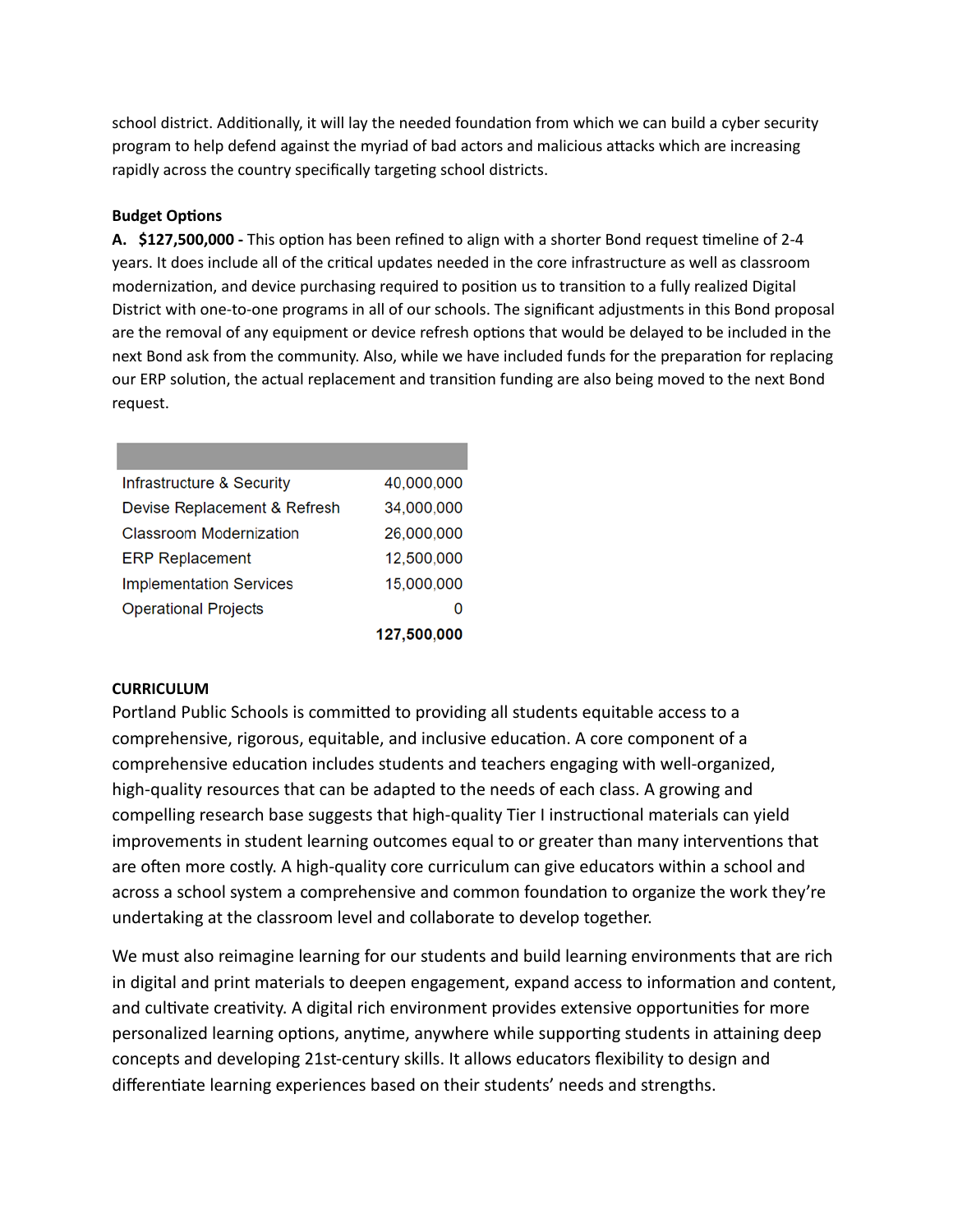Portland Public Schools has not been able to prioritize the adoption of comprehensive print and digital instructional materials in the last ten years; as a result, students and teachers have been using outdated instructional resources that have impacted teaching and learning. The funds requested would support the purchasing of curriculum in core content areas such as language arts, mathematics, science, social-emotional learning, social sciences, English as a second language, and the visual and performing arts. This investment would not only bring instructional resources current, but would also allow the district to get back on the state's materials adoption cycle and comply with ODE's Standards for Public Elementary and Secondary Schools. For the first time in decades, PPS would have a comprehensive offering of high-quality instructional resources for students across grades and nearly all subject areas.

#### **Budget Options**

A. \$29,644,000 - Full funding would allow for the adoption of comprehensive and current instructional materials, across core subject areas, including language arts, math, science, the arts and social emotional learning. This would lead to a) students working with high-quality, standards-based instructional materials, and, b) would allow for a return to the Oregon textbook adoption cycle.

**B. \$25,360,000 -** Funding at this level would mean reducing investments in some content areas like science, English as a Second Language, and the arts. This would mean fewer print, digital, or intervention materials would be available in the content areas which are reduced.

|                                  | <b>Option A</b> | <b>Option B</b> |
|----------------------------------|-----------------|-----------------|
| Arts                             | \$5,250,000     | \$3,750,000     |
| <b>ESL</b>                       | \$2,500,000     | \$2,000,000     |
| Language Arts                    | \$4,000,000     | \$3,250,000     |
| Learning Management System       | \$400,000       | \$400,000       |
| <b>Mathematics</b>               | \$6,300,000     | \$6,100,000     |
| <b>Science</b>                   | \$7,084,000     | \$6,000,000     |
| <b>Social Emotional Learning</b> | \$1,110,000     | \$1,110,000     |
| <b>Social Sciences</b>           | \$2,000,000     | \$1,750,000     |
| <b>World Languages</b>           | \$1,000,000     | \$1,000,000     |
|                                  | \$29,644,000    | \$25,360,000    |

## **SPECIAL EDUCATION**

The educational suitability assessment completed as part of the FCA identified many District facilities as poor or unsatisfactory to deliver special education (SPED) programming. Many of the SPED instructional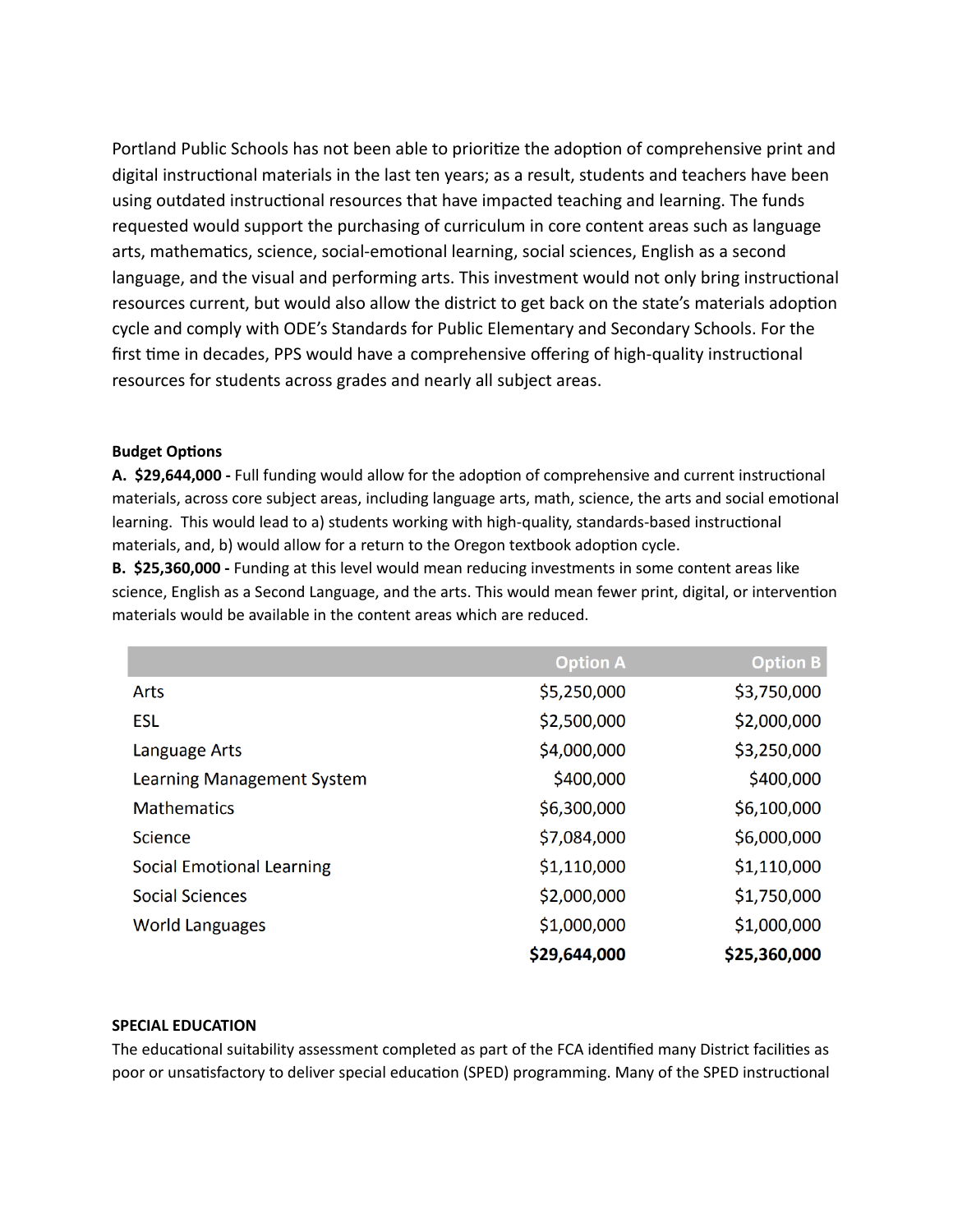spaces receiving this designation scored low due to inadequate storage, poor acoustics, and suboptimal location within the building.

Planning & Real Estate staff began meeting with the SPED leadership in August 2019 to outline capital investments that could improve SPED spaces. Through subsequent questionnaires and interviews SPED leadership idenfied flexible, portable furniture and equipment as high priority investments for SPED classrooms. Examples include mobile storage units, soft seating, and portable room partitions. This approach offers a balance of flexible, adaptive classroom configurations with visual and acoustic mitigation to support distraction-free, small group instruction.

## **Budget Options**

**A.** \$22,300,000 - Provides the resources to equip or update the current focus option classrooms in the District with furniture and fixed equipment aligned with PPS standards and idenfied by SPED leadership as high priority investments for classroom improvements. The District currently supports 82 focus option SPED classrooms; many of these classrooms are overcrowded so some allowance for expansion is accounted for here. Beyond furniture and equipment aligned with PPS standards, this option includes an allowance for classroom modifications. These modifications include acoustic baffling, replacement of fluorescent lights with dimmable LEDs, and built-in casework, to name three important examples. Combined, the addition of District standard furniture and equipment with classroom modifications will support both the instructional requirements of special education staff and the sensory-needs of our students.

**B.** \$13,400,000 - This option would include the same set of improvements outlined in the above option (A) but would affect fewer classrooms. The amount proposed is the mid-point between option A and option C, outlined below.

**C.** \$4,500,000 - This lowest amount would cover the purchase and installation of furniture *only*. The option would offer some ability for SPED staff to create small, structured instructional spaces within classrooms but would be limited in its ability to provide a distraction-free learning environment. Perhaps most importantly, this option would offer the least ability to create sensory support spaces within classrooms, potentially exacerbating incidents of emotional dysregulation.

## **ADDITIONAL SCOPES OF WORK**

In addition to the above priorities, PPS has many educational improvement needs including physical education (PE), athletics, visual and performing arts (VAPA), among others.

The educational suitability assessment identified visual and VAPA and PE as programs underserved by our facilities. In both cases, facility constraints around available space for existing programs were observed. Regarding PE, there are currently nine schools in the District without dedicated gyms (i.e. PE takes place in dual-purpose spaces such as cafeteria-gyms). To be sure, these dual-purpose spaces present significant challenges to fulfilling the number of PE minutes required by state law (HB 3141). Outdoor covered play structures offer a viable option to extend the space available for physical education. Across the District's K-5s, K8s, and MSs, 46 currently *need* covered play structures. District staff are working to develop a prototype to expedite the design and permitting process for these structures.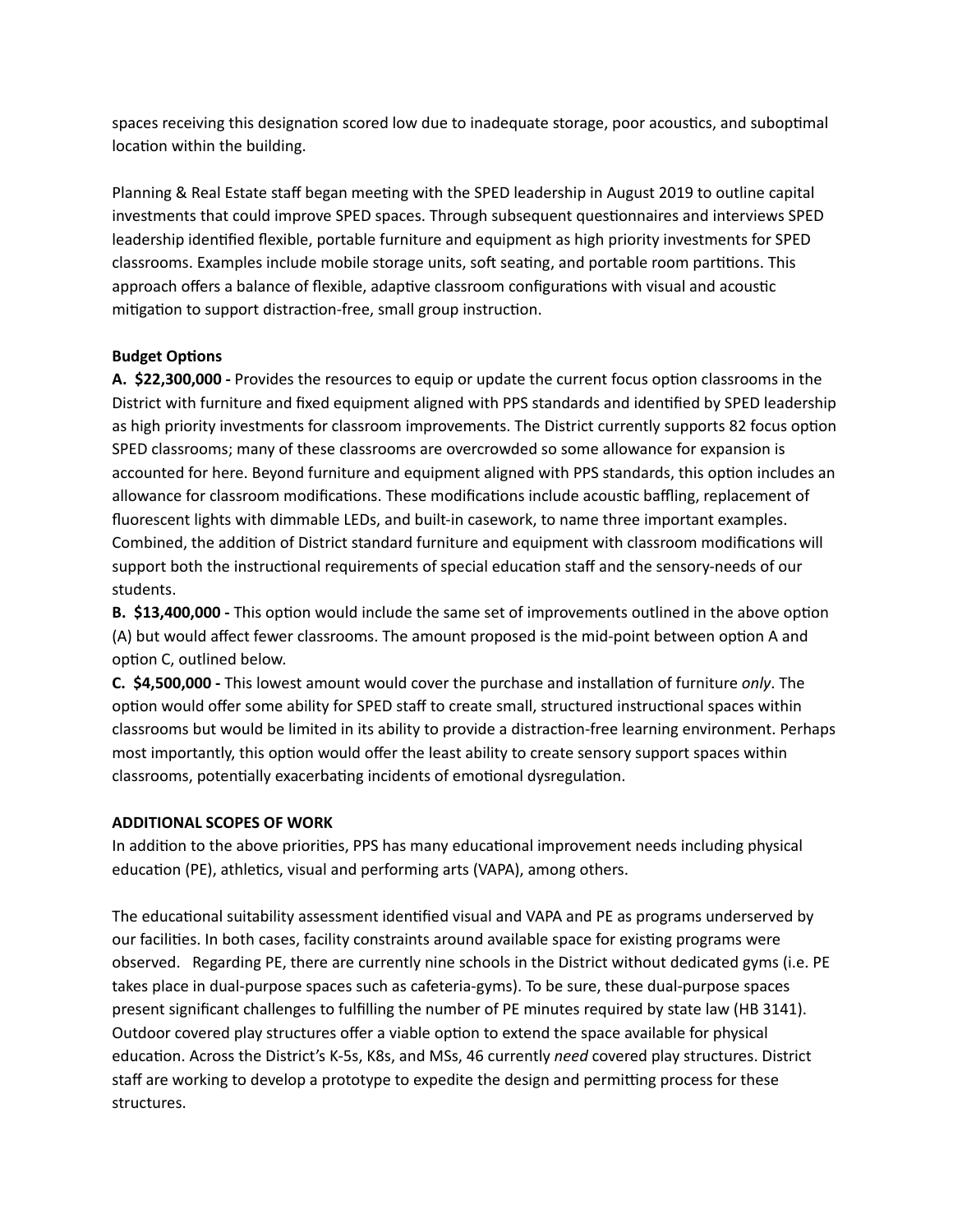Regarding visual and performing arts, the educational suitability assessment identified 18 schools with VAPA programming without dedicated visual or performing arts spaces. In such cases, arts programming migrates between general-use classrooms, often without vital facility supports such as sinks, storage, and tackable wall surfaces.

Athletics is another area that could benefit from significant capital investment. Many of PPS's sites lack the facilities to provide robust athletic programming and events. PPS athletics will be a part of the forthcoming capital planning efforts that will identify overall needs and priorities. Some athletic capital needs have already been idenfied, including Grant Bowl, West Sylvan fields, turf fields at various high schools, etc.

# **PHYSICAL FACILITY IMPROVEMENTS**

## **ROOF**

Maintaining roofing systems is essential to creating spaces conducive to learning and avoid serious facility conditions such as:

- Structural deterioration: Continual exposure to water exposes wood in roofs to mold and rot. This can weaken the framing considerably and cause a roof collapse which is a serious threat to your personal safety and the structural integrity of your home.
- Interior damage: Like water, the problem can trickle downward causing damage to the rest of your building, including ceilings, flooring, electrical systems, furniture and equipment.
- Health problems: Wet and damp conditions promote mold growth and create unhealthy conditions.
- General inconvenience: Smaller issues are easier to fix than large ones. A badly damaged roof takes days to repair which is a major inconvenience, not to mention the impact it can have on your energy bills and overall comfort.

The FCA identified approximately 150 deficiencies in categories 1-4 at over 60 sites. Roofing components that need to be repaired or replaced can range from relatively small scopes such as broken access hatches, to large concerns including deteriorated roofing membranes and regular water leaks. Anticipating the performance of any individual roofing is an inexact science, however staff estimates approximately 30 sites will require a full or majority roof replacement in the next 5-10 years with about 25 of those needing replacement within the next 3-4 years.

## **Budget Options**

A. \$71,000,000 - Based on the current information available this amount is Staff's best estimation of the budget needed to respond to critical roofing needs over the course of the bond (approximately 12 roofs). Some roofs are likely to perform better than currently anticipated while others worse. Additional budget could be made available from Program Contingency to address additional roof needs that may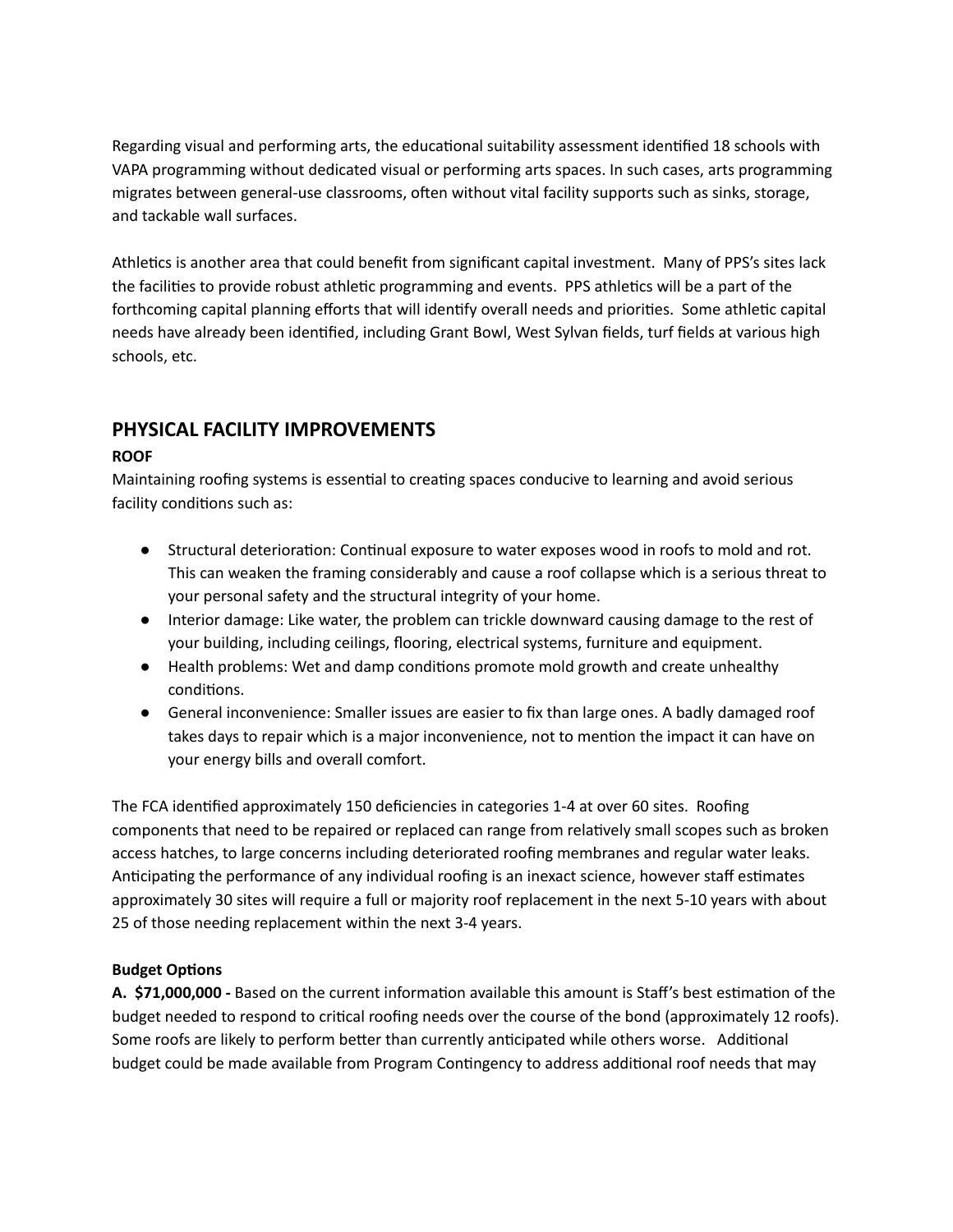arise during the course of the bond program. This option provides for approximately 4 roofs per summer.

**B.** \$53,000,000 - An alternative option is to budget the amount to address the sites estimated to require full or major roof replacement in the 3 roofs per summer (approximately 9 roofs). This option provides for approximately 3 roofs per summer.

Notes:

- Staff anticipate being able to replace 3-4 roofs per summer. This is also approximately the number of roofs per year to keep up with the life cycle of roofs.
- Roof replacements often include ancillary scope of work including roof level seismic improvements, additional building insulation, replacing outdated rooftop equipment, etc.
- Consistent with current practice, staff will convene regularly to review current roofing conditions and reprioritize/sequence roofing work based upon facility need.

## **MECHANICAL**

Mechanical system impacts to teaching and learning spaces range from simple discomfort (both hot and cold) to poor indoor air quality, costly emergency repairs and even school closures due to lack of heat. Along with roofs, mechanical deficiencies are PPS's largest facility need with dozens of schools having major mechanical system components in currently critical condition. Temperature issues are the most common complaints from school staff with over 6,000 mechanical system work orders submitted last year alone.

The FCA identified approximately 1,800 deficiencies in categories 1-3 at over 80 sites, with the majority of the deficiencies noted in category 1 (Currently Critical) or 2 (Potentially Critical). Additionally the FCA identifies over 50 sites that have repair/replacement costs exceeding \$1 million.<sup>1</sup>

Mechanical systems have many complex, dependent components making it challenging to predict a system's performance, identify the root cause of failure, design needed fixes and estimate the total cost. Detailed assessment by professional mechanical engineering firms is necessary to determine how to resolve a failing or poor performing system. However, based upon the FCA data, it's reasonable to assume many of the systems that have estimated costs exceeding \$1 million in categories 1 and 2, will require full or majority system replacements in the coming years. Additionally, it is reasonable to assume many other systems will require significant capital expenditure to maintain performance.

Staff estimates full mechanical system replacements average approximately \$10 million (depending on type of system, size of school, hazardous materials present, condition of ductwork, etc.). The FCA data points to large portions of systems in the majority of the schools needing significant repair or full/majority system replacement. Considering contractor availability, staff capacity, impacts to schools

 $1$  The FCA estimates hard costs only. This estimate excludes projects costs including design, permitting, escalation, management, and contingency.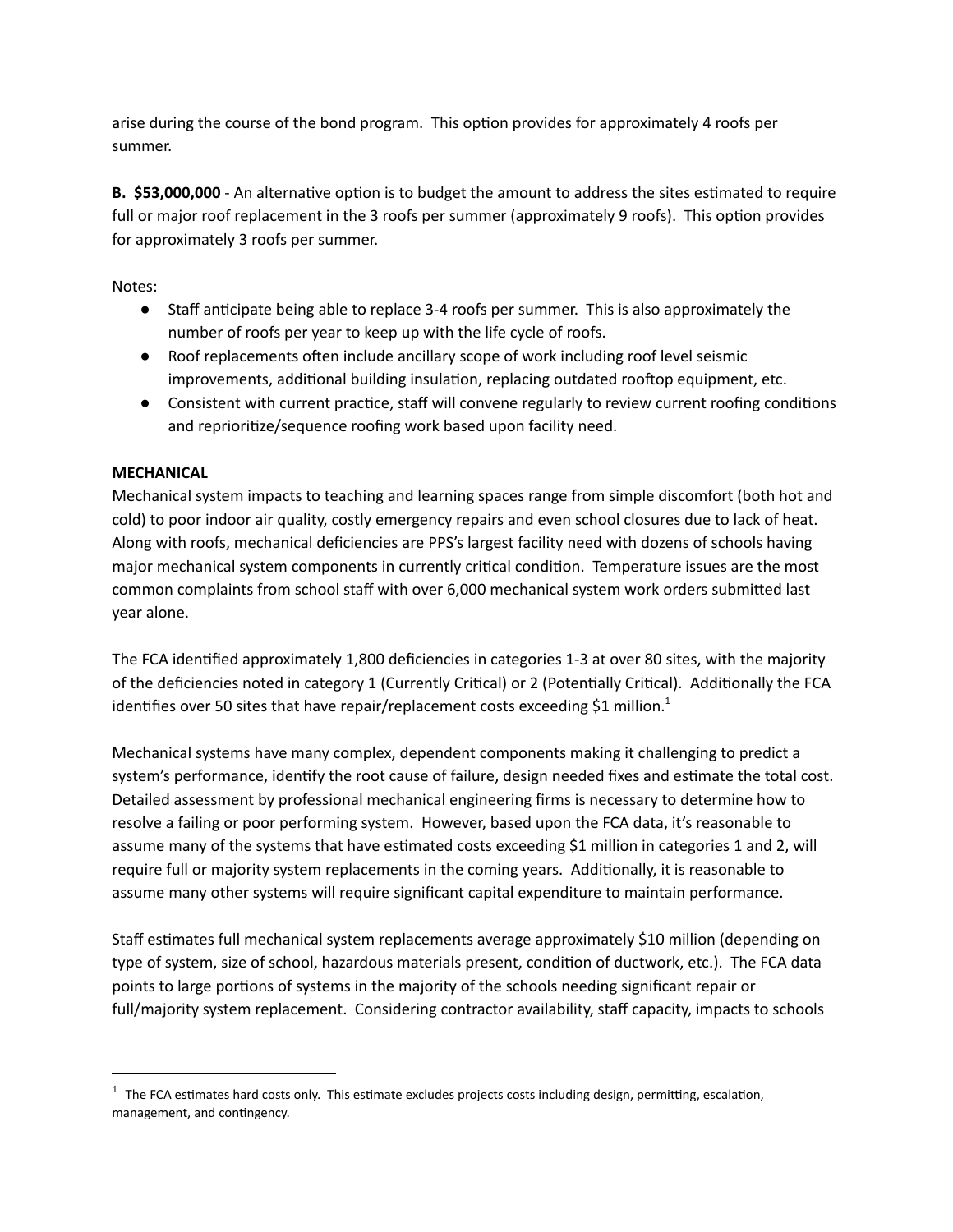with these and other major capital projects, staff estimates approximately as many as 5 large mechanical system projects could be completed annually, plus additional smaller projects.

## **Budget Options**

**A. \$75,000,0000** - Staff recommends budgeting to complete 5 large mechanical projects each year at an average cost of \$5 million per project (assuming some projects will require full system replacement, while others will require only targeted improvements). This amount would address approximately 15 of PPS highest priority sites. Additional smaller projects would also be completed over the course of the bond. Additional budget could be made available from Program Contingency to address additional HVAC needs that may arise during the course of the bond program.

**B.** \$45,000,0000 - An alternative option is to estimate completing 3 large mechanical projects per year. This amount would address approximately 9 of PPS highest priority sites.

Notes:

- Staff anticipate being able to complete as many as 5 mechanical systems per year. Work would largely take place over summer with some work also taking place during the Fall (before the heating season begins).
- Staff will convene regularly to review current mechanical system performance and reprioritize/sequence work based upon highest need.

## **SECURITY**

PPS staff, students, parents and community members regularly emphasize the need for improved security systems throughout the district. The 2017 bond Secure Schools project is currently installing electronic access controls systems, updated public address system speakers, and other improvements at all schools in the district, but additional improvements will be of significant value.

Staff estimates \$26,500,000 will support adding locking hardware to all classroom doors throughout the district, along with additional security cameras and updated intrusion alarm systems.

## **Budget Options**

A. \$4,000,000 - Staff estimates this amount will allow for the District to upgrade all classroom door locks to the current district standard that allows for a door to be secured from the inside of a classroom. Currently the majority of classrooms throughout district require use of a key or of a sub-standard lock to secure a classroom door.

**B.** \$20,000,000 - Staff estimates this amount will allow for additional surveillance systems. The estimate is based on \$1.56/Sq.Ft. plus contingency and lifecycle support costs. The majority of non-modernized schools are limited to one surveillance camera. A single camera is not adequate in monitoring, deterring or preventing unwanted activity.

**C.** \$2,500,000 - Staff estimates this amount will allow for the upgrade and/or replacement of intrusion systems in all non-modernized buildings. The existing intrusion systems are antiquated. Systems do not allow remote programming and cannot be integrated with other building security systems(access control/surveillance).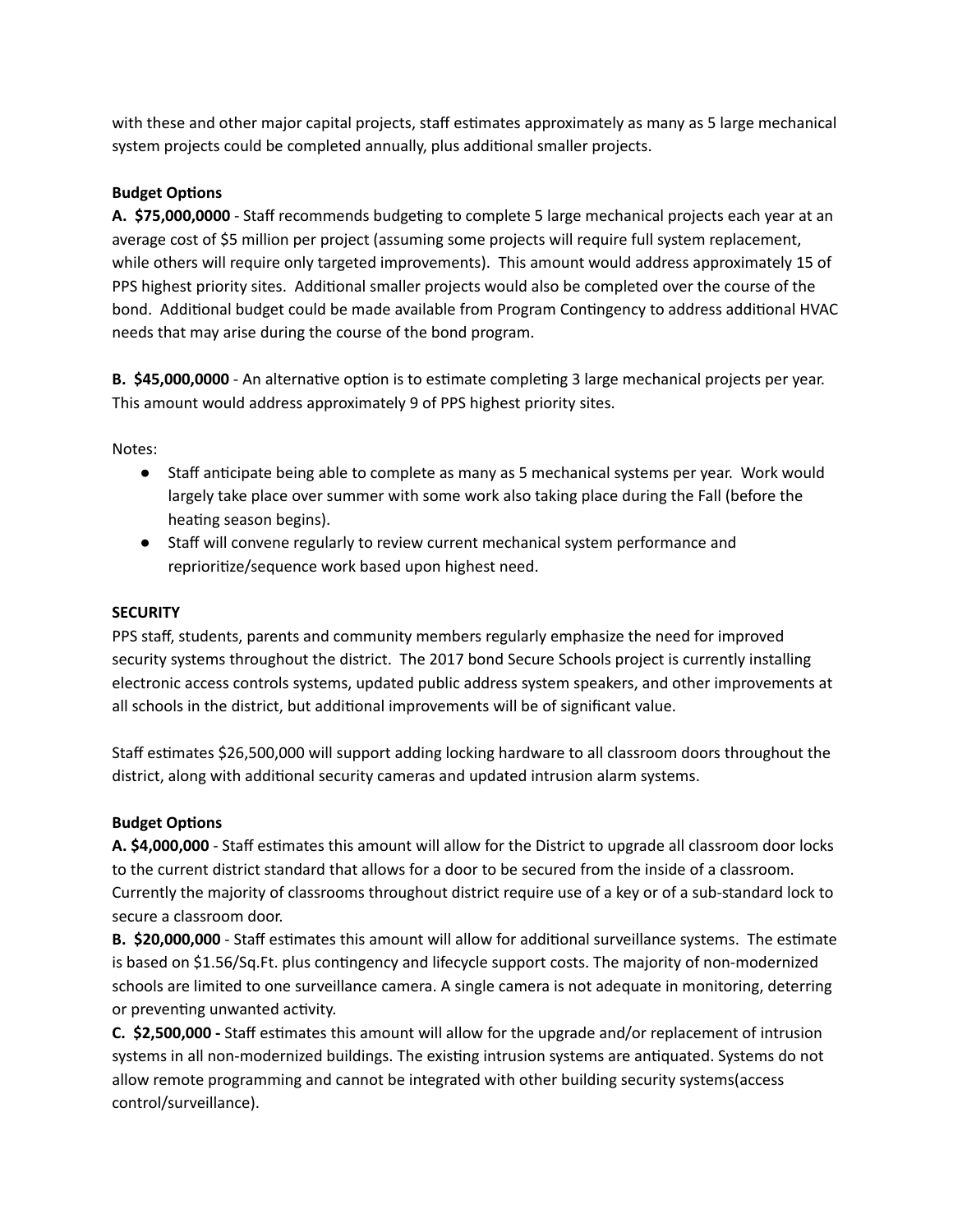## **SEISMIC**

Although all new and modernized facilities meet seismic code requirements, and a number of PPS sites have received incremental seismic improvements in recent years via with roof replacement projects or other targeted improvements, few of PPS current buildings meet current seismic code.

Seismic deficiencies were not a scope within the FCA, however reviewing previous cost estimates places the total cost to bring all PPS sites up to current code at over \$1 billion. In addition to being costly, seismic retrofits are also very invasive, and time consuming; often larger scale projects cannot be completed over a single summer.

In reviewing options for seismic retrofits, Staff reviewed smaller schools that are both on the City of Portland URM database, and are likely to receive a full roof replacement in the near future (roof replacements include seismic improvements and offer an opportune time to complete simultaneous seismic retrofits). Staff identified 9 schools that are on the City of Portland URM database and are likely to be included in a full roof replacement as a part of this bond effort.

## **Budget Options**

A. \$45,000,0000 - Staff estimates this amount could retrofit up to 6 smaller schools that are on the City of Portland URM database and are likely to be included in a full roof replacement as part of this bond effort.

**B.** \$15,000,0000 - Another alternative option would be to budget for up to 3 of the smallest schools that are on the City of Portland URM database and are likely to be included in a full roof replacement as part of this bond effort.

Notes:

- Staff preliminary identified schools that comprise the above options. Further review and development of scope would take place before confirming sites.
- PPS has received multiple Seismic Rehabilitation Grant Program (SRGP) grants in the last 8 years. These grants offer significant funds toward completing seismic improvements, but do not offer enough to complete full retrofits. Allocating funds for seismic improvement will allow Staff to continue to pursue this (and other) matching fund sources.

#### **ADA**

Few schools within the PPS portfolio are fully accessible per ADA requirements and the current estimate to bring all sites up to current code exceeds \$100,000,000. There are currently 28 multi-level schools without elevators. PPS is in the process of updating it's ADA Transition Plan and is currently engaging community feedback. The ADA Transition Plan update process has looked at various options for phasing of improvements.